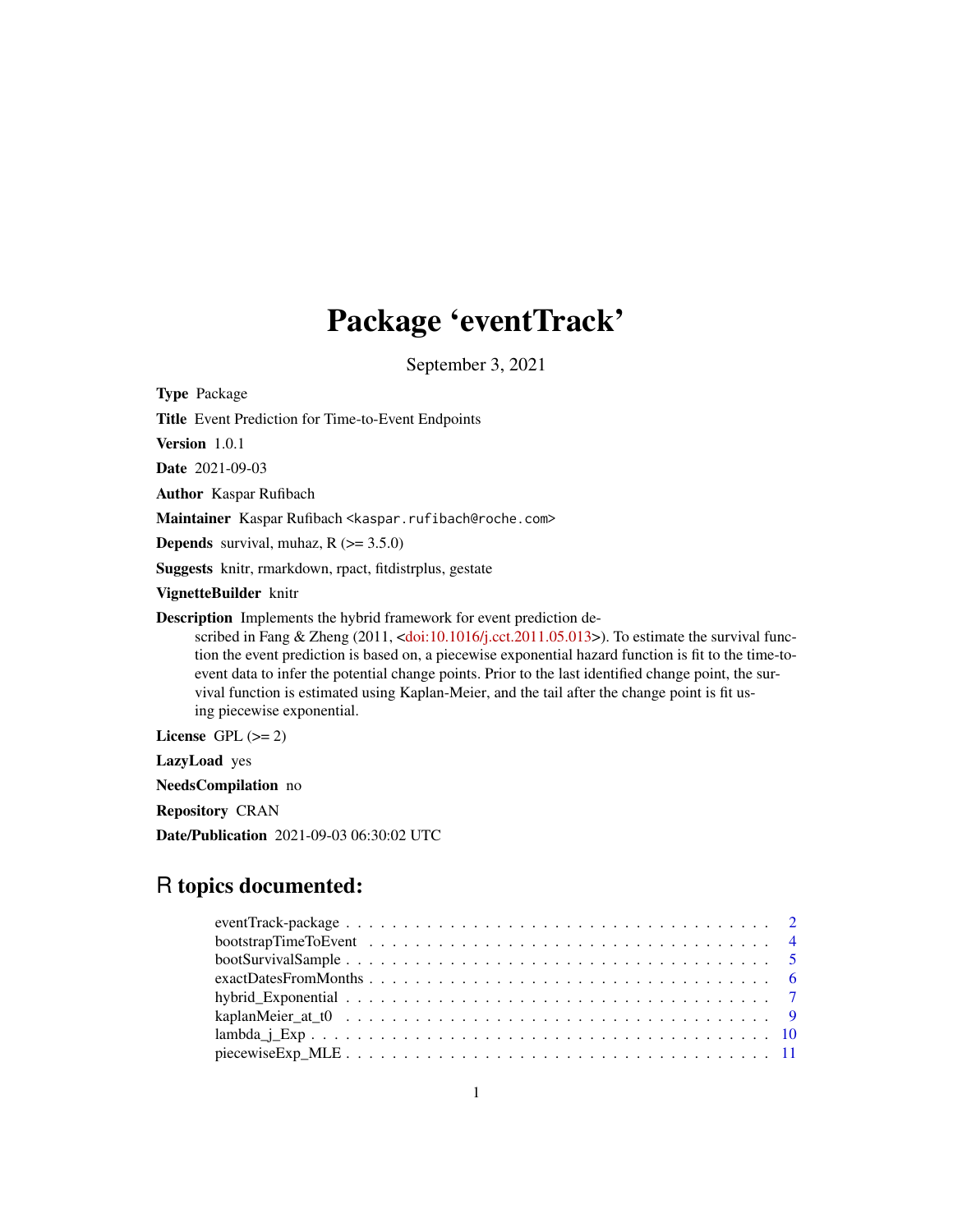<span id="page-1-0"></span>

eventTrack-package *Event Prediction for Time-to-Event Endpoints*

# Description

Implements the hybrid framework for event prediction described in Fang & Zheng (2011). To estimate the survival function the event prediction is based on, a piecewise Exponential hazard function is fit to the time-to-event data to infer the potential change points. Prior to the last identified change point, the survival function is estimated using Kaplan-Meier, and the tail after the change point is fit using piecewise Exponential. The Weibull version described in Fang and Zheng (2011) is not implemented here.

An example has been presented in this talk: [http://bbs.ceb-institute.org/wp-content/uploa](http://bbs.ceb-institute.org/wp-content/uploads/2016/06/Kaspar-event_tracking.pdf)ds/ [2016/06/Kaspar-event\\_tracking.pdf](http://bbs.ceb-institute.org/wp-content/uploads/2016/06/Kaspar-event_tracking.pdf).

#### Details

| Package:  | eventTrack    |
|-----------|---------------|
| Type:     | Package       |
| Version:  | 1.0.1         |
| Date:     | 2021-09-03    |
| License:  | $GPL$ $(>=2)$ |
| LazyLoad: | yes           |

#### Validation status

The functions in this package have been written by Kaspar Rufibach and are generally to be considered experimental.

# Author(s)

Kaspar Rufibach (maintainer) <kaspar.rufibach@roche.com>

#### Examples

# --------------------------------------------------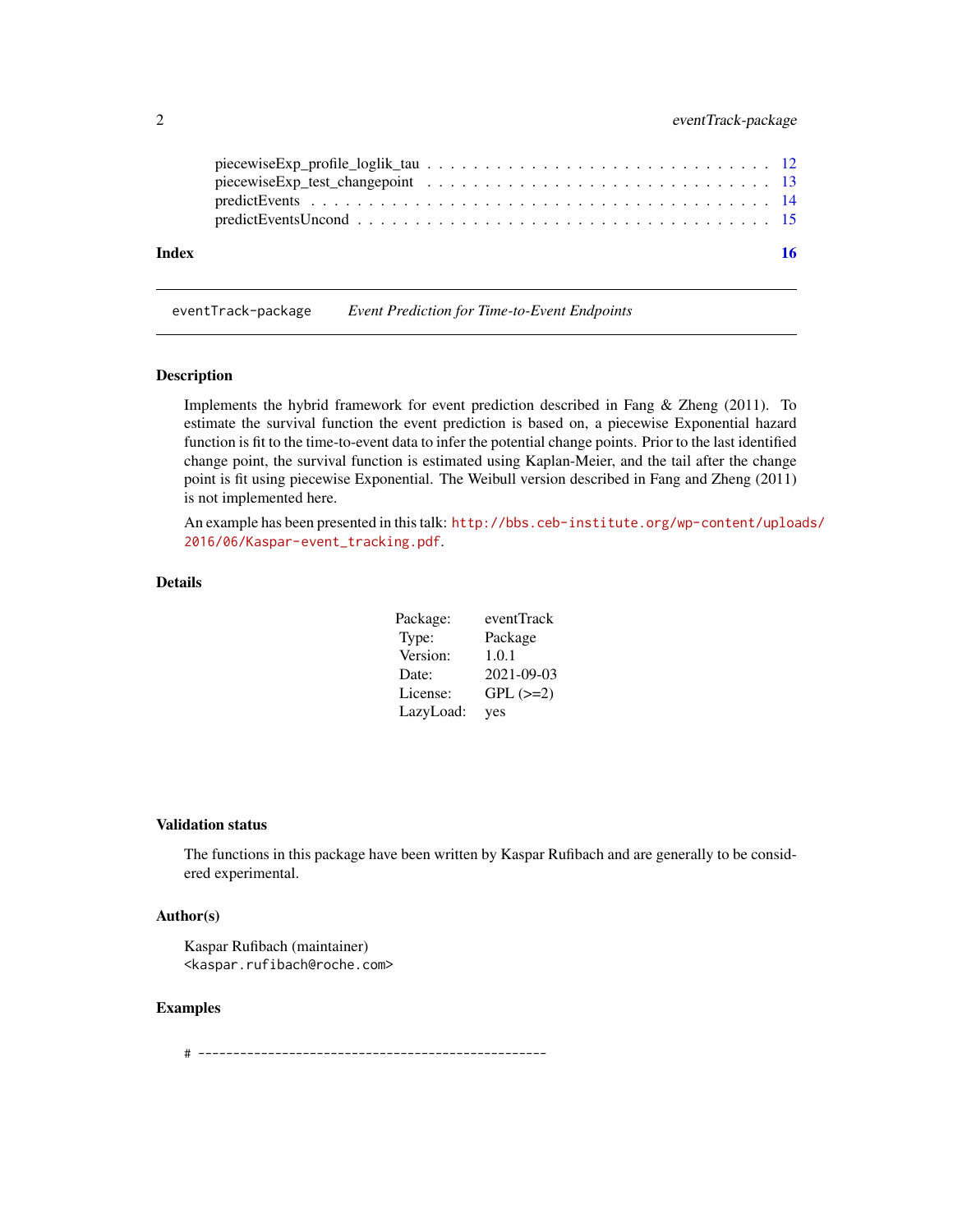```
# simulate data
# --------------------------------------------------
set.seed(2021)
n < -600time0 \leq -\text{resp}(n, \text{ rate} = \log(2) / 20)cens \leq rexp(n, rate = \log(2) / 50)
time <- pmin(time0, cens)
event <- as.numeric(time0 < cens)
accrual_after_ccod <- 1:(n - length(time)) / 30
# --------------------------------------------------
# compute hybrid estimate and predict timepoint
# --------------------------------------------------
plot(survfit(Surv(time, event) ~ 1), mark = "", xlim = c(\theta, 200),
     ylim = c(0, 1), conf.int = FALSE, xaxs = "i", yaxs = "i",
     main = "estimated survival functions", xlab = "time",
     ylab = "survival probability", col = grey(0.75), lwd = 5)
# how far out should we predict monthly number of events?
future.units <- 15
tab < - matrix(NA, ncol = 2, nrow = future.units)
tab[, 1] < -1: nrow(tab)ts \leq seq(0, 100, by = 0.01)
# --------------------------------------------------
# starting from a piecewise Exponential hazard with
# K = 5 change points, infer the last "significant"
# change point
# --------------------------------------------------
pe5 <- piecewiseExp_MLE(time = time, event = event, K = 5)
pe5.tab <- piecewiseExp_test_changepoint(peMLE = pe5, alpha = 0.05)
cp.select <- max(c(0, as.numeric(pe5.tab[, "established change point"])), na.rm = TRUE)
# the function predictEvents takes as an argument any survival function
# hybrid exponential with cp.select
St1 <- function(t0, time, event, cp){
     return(hybrid_Exponential(t0 = t0, time = time, event = event,
     changepoint = cp))}
pe1 <- predictEvents(time = time, event = event,
          St = function(t0){St1(t0, time = time,
          event = event, cp.select)}, accrual_after_ccod,
          future.units = future.units)
tab[, 2] <- pe1[, 2]
lines(ts, St1(ts, time, event, cp.select), col = 2, lwd = 2)
# --------------------------------------------------
# compute exact date when we see targeted number of events
# for hybrid Exponential model, through linear interpolation
# --------------------------------------------------
exactDatesFromMonths(predicted = tab, 450)
```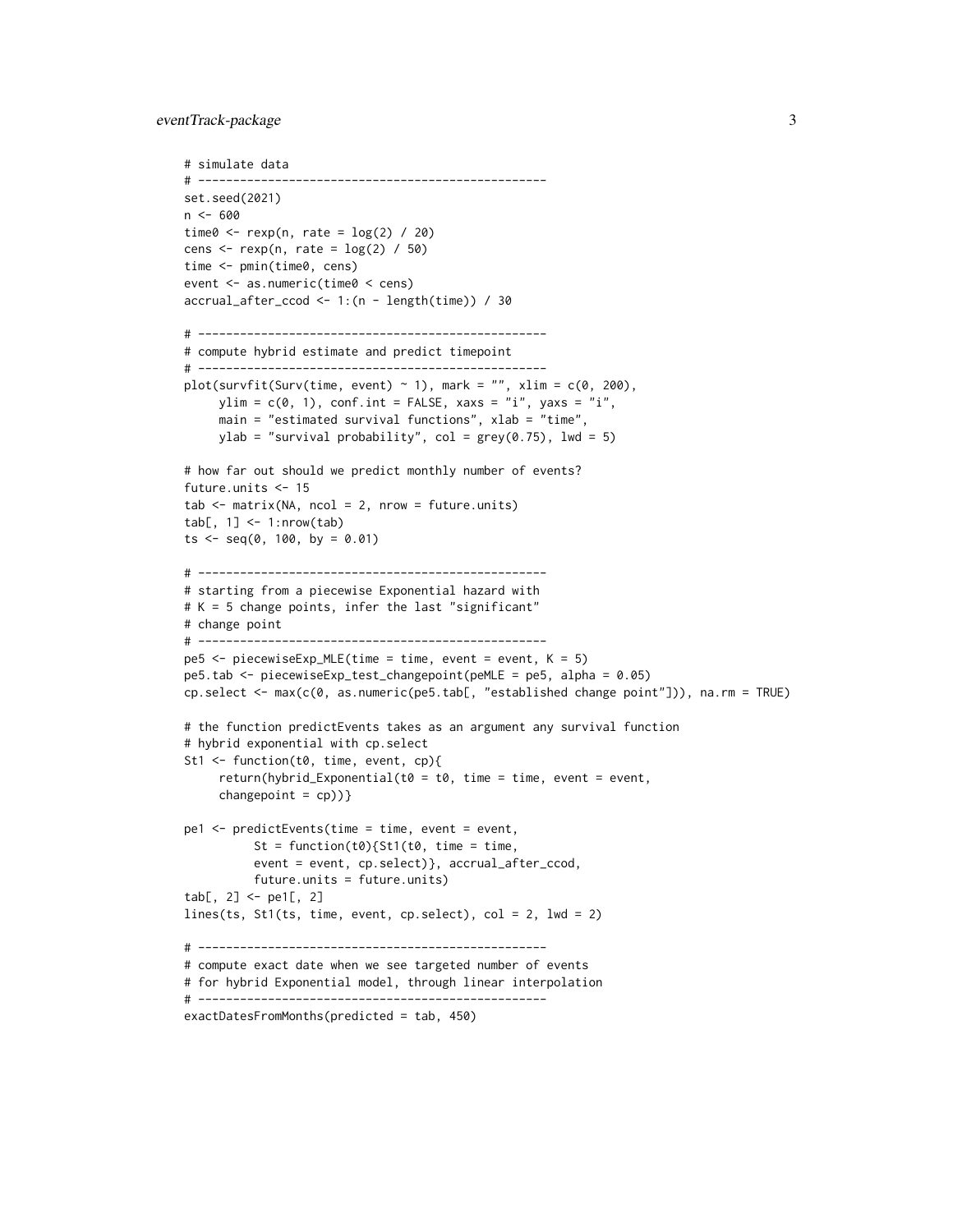<span id="page-3-0"></span>bootstrapTimeToEvent *Bootstrap the predicted time when a given number of events is reached, for hybrid Exponential model*

# Description

Bootstrap the predicted time when a given number of events is reached, based on the hybrid Exponential model.

# Usage

```
bootstrapTimeToEvent(time, event, interim.gates, future.units, n, M0 = 1000,
                            K0 = 5, alpha = 0.05, accrual, seed = 2014)
```
# Arguments

| time          | Event times.                                                                                                                                                                                                                                                                                          |
|---------------|-------------------------------------------------------------------------------------------------------------------------------------------------------------------------------------------------------------------------------------------------------------------------------------------------------|
| event         | Censoring indicator, $0 =$ censored, $1 =$ event.                                                                                                                                                                                                                                                     |
| interim.gates | Number of events for which confidence intervals should be computed. May be<br>a vector.                                                                                                                                                                                                               |
| future.units  | Number of months for which predictions are to be made.                                                                                                                                                                                                                                                |
| n             | Size of the bootstrap samples to be drawn from surv.obj.                                                                                                                                                                                                                                              |
| M0            | Number of bootstrap samples to be drawn.                                                                                                                                                                                                                                                              |
| K0            | Number of change points for the piecewise constant hazard.                                                                                                                                                                                                                                            |
| alpha         | Familywise error rate for the sequential test.                                                                                                                                                                                                                                                        |
| accrual       | Vector of dates when future patients enter the study. As for the specification,<br>assume 50 pts are to be recruited in Dec 2013 and 20pts in Jan 2014, then use<br>accrual <-c(rep(as.Date("2013-12-01"),50),rep(as.Date("2014-01-01"),20)).<br>Leave as NULL if accrual for the study is completed. |
| seed          | Seed for generation of bootstrap samples.                                                                                                                                                                                                                                                             |

# Value

A list containing the following objects:

| pe.MLEs      | Piecewise Exponential MLE object for each bootstrap sample, output of func-<br>tion piecewiseExp_MLE.    |
|--------------|----------------------------------------------------------------------------------------------------------|
| pe.tabs      | Result of sequential test for each bootstrap sample, output of function piecewiseExp_test_changepoint    |
| changepoints | For each bootstrap sample, changepoint as resulting from sequential test.                                |
| estS         | Estimated survival function for each bootstrap sample.                                                   |
| event.dates  | Event dates for each bootstrap sample, where columns relate to the number of<br>events in interim.gates. |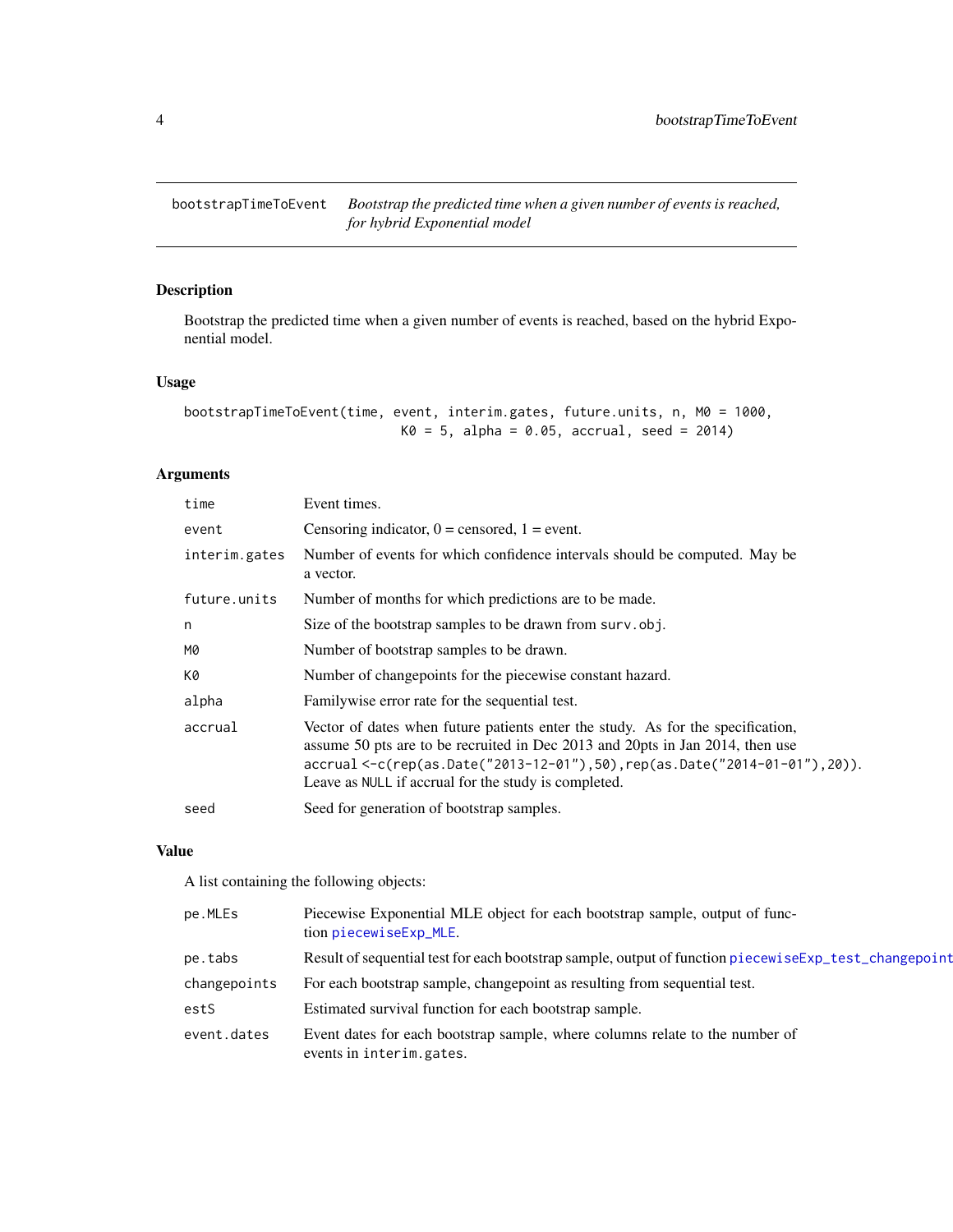# <span id="page-4-0"></span>bootSurvivalSample 5

#### Author(s)

Kaspar Rufibach (maintainer) <kaspar.rufibach@roche.com>

# References

Rufibach, K. (2016). *Event projection: quantify uncertainty and manage expectations of broader teams.* Slides for talk given in Basel Biometric Section Seminar on 28th April 2016. [http://bbs.](http://bbs.ceb-institute.org/wp-content/uploads/2016/06/Kaspar-event_tracking.pdf) [ceb-institute.org/wp-content/uploads/2016/06/Kaspar-event\\_tracking.pdf](http://bbs.ceb-institute.org/wp-content/uploads/2016/06/Kaspar-event_tracking.pdf).

#### Examples

```
## Not run:
# --------------------------------------------------
# simulate data for illustration
# --------------------------------------------------
set.seed(2021)
n < - 600time \leq rexp(n, rate = \log(2) / 20)
event <- sample(round(runif(n, 0, 1)))
accrual_after_ccod <- 1:(n - length(time)) / 30
# --------------------------------------------------
# run bootstrap, for M0 = 3 only, for illustration
# tune parameters for your own example
# --------------------------------------------------
boot1 <- bootstrapTimeToEvent(time, event,
          interim.gates = c(330, 350), future.units = 50, n = length(time),
          MO = 3, K0 = 5, alpha = 0.05, accrual = accrual_after_ccod,
          seed = 2014)
# median of bootstrap samples:
apply(boot1$event.dates, 2, median)
## End(Not run)
```
bootSurvivalSample *Bootstrap survival data*

# Description

Generate bootstrap samples from a survival object, for right-censored data. See Efron (1981) and Akritas (1986) for details.

#### Usage

```
bootSurvivalSample(surv.obj, n, M = 1000)
```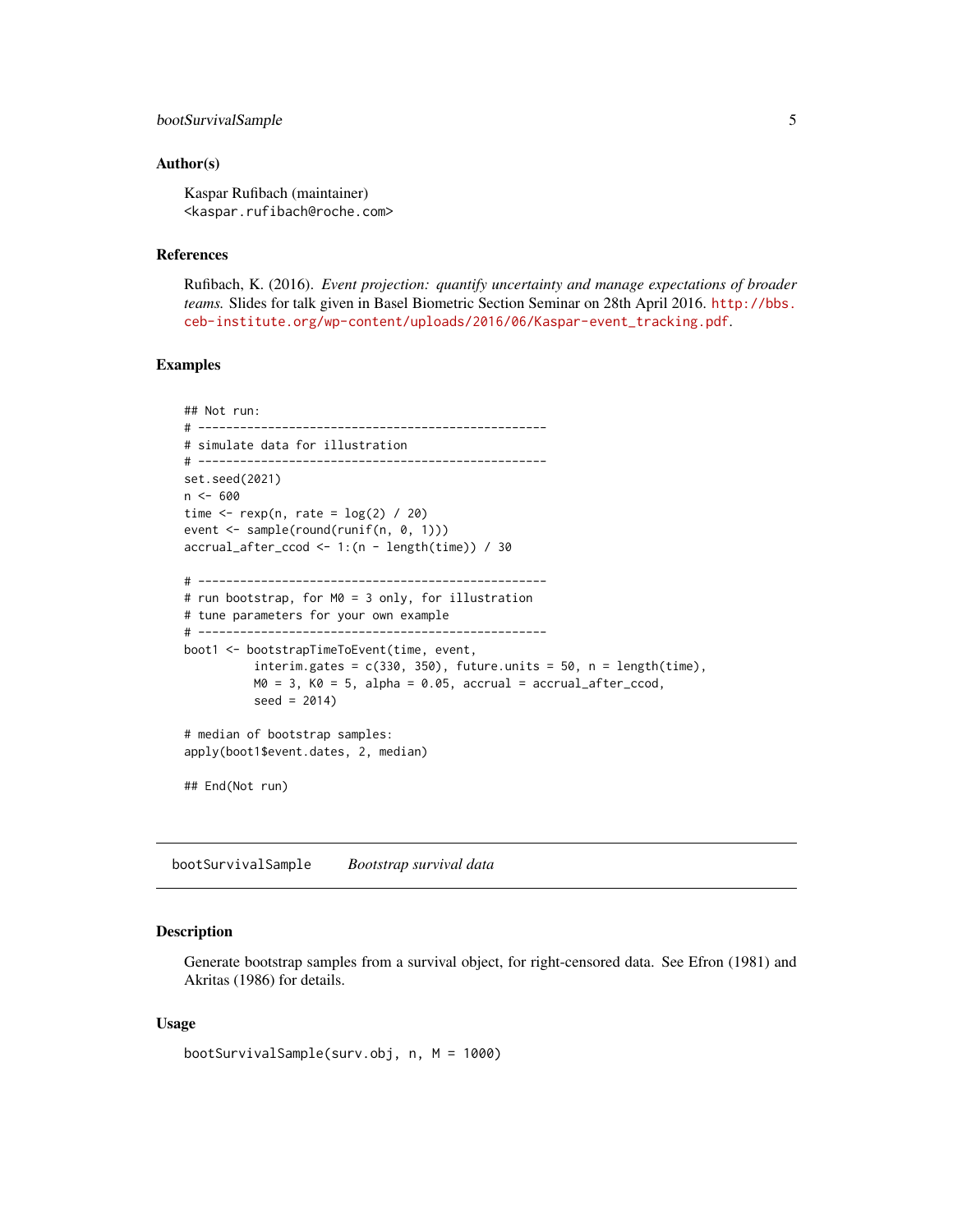#### <span id="page-5-0"></span>Arguments

| surv.obj | Surv object containing survival times and censoring indicator. |
|----------|----------------------------------------------------------------|
|          | Size of the bootstrap samples to be drawn from surv.obj.       |
| M        | Number of bootstrap samples to be drawn.                       |

# Value

Matrix with bootstrap samples as columns.

#### Author(s)

Kaspar Rufibach (maintainer) <kaspar.rufibach@roche.com>

# References

Akritas, M.G. (1986). Bootstrapping the Kaplan-Meier Estimator. *JASA*, 81, 1032-1038 Efron, B. (1981). Censored Data and the Bootstrap. *JASA*, 76, 312-319.

#### Examples

```
# --------------------------------------------------
# simulate data for illustration
# --------------------------------------------------
set.seed(2021)
n <- 600
time \leq rexp(n, rate = \log(2) / 20)
event <- sample(round(runif(n, 0, 1)))
# --------------------------------------------------
# draw 20 bootstrap samples of size 10
# --------------------------------------------------
bootSurvivalSample(surv.obj = Surv(time, event), n = 10, M = 20)
```
exactDatesFromMonths *Compute exact timepoint when a certain number of events is reached, based on monthly number of events*

# Description

Based on monhtly number of events, compute exact day when the pre-specified number of events happens, using simple linear interpolation.

#### Usage

exactDatesFromMonths(predicted, nevent)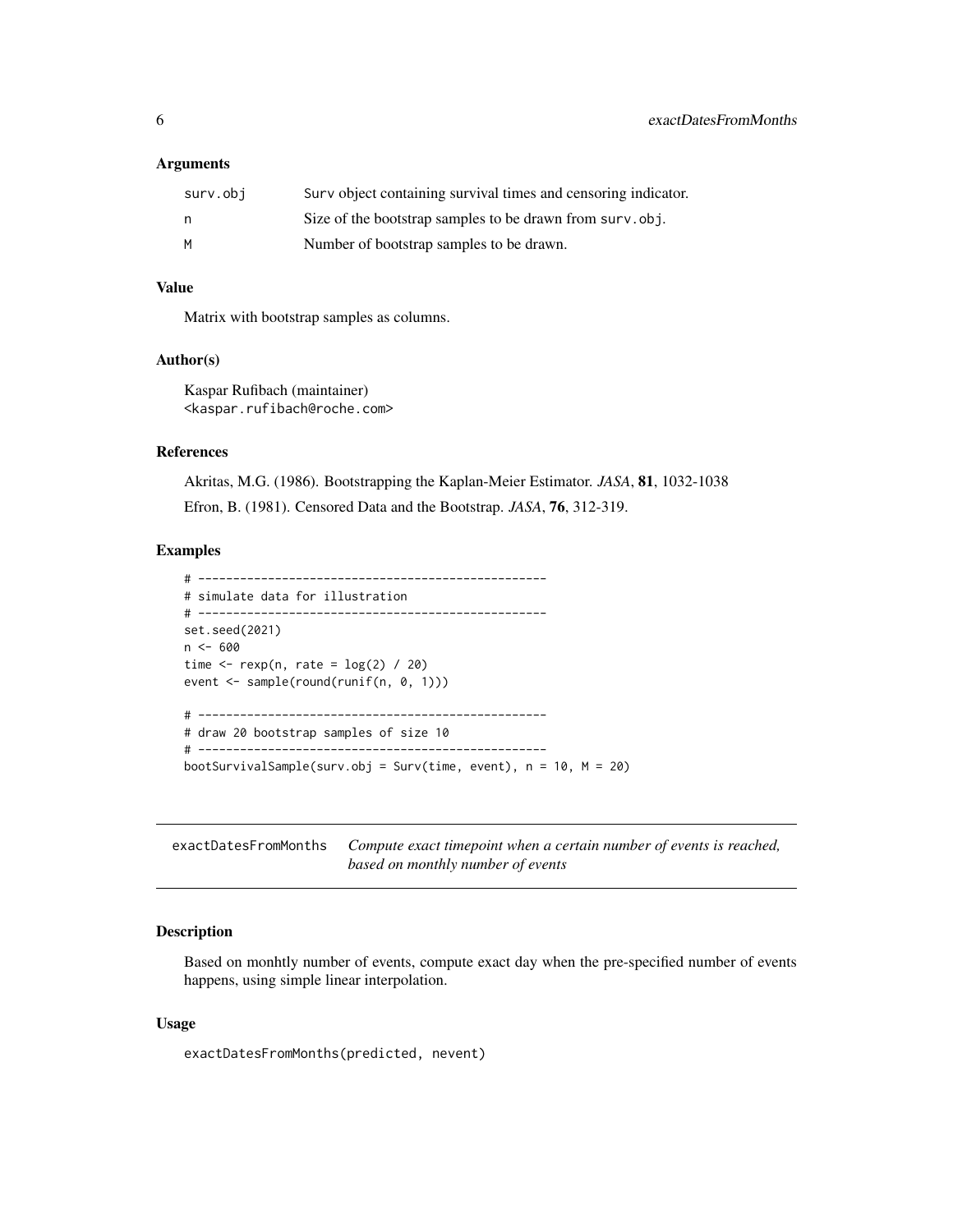# <span id="page-6-0"></span>hybrid\_Exponential 7

# Arguments

| predicted | data. frame, with first column monthly dates and second column the number of<br>events in each month. |
|-----------|-------------------------------------------------------------------------------------------------------|
| nevent    | Number of targeted events.                                                                            |

# Value

The exact date.

#### Author(s)

Kaspar Rufibach (maintainer) <kaspar.rufibach@roche.com>

<span id="page-6-1"></span>hybrid\_Exponential *Estimate survival function, as hybrid between Kaplan-Meier and Exponential tail*

#### Description

This function estimates the values of the survival function as a hybrid of Kaplan-Meier for times smaller than the specified change point and an Exponential fit to the tail of the survival function. The Exponential tail fit is computed assuming a piecewise constant hazard with one change point.

#### Usage

hybrid\_Exponential(t0, time = time, event = event, changepoint)

# Arguments

| t0          | Value at which to compute value of survival function. Can be a vector. |
|-------------|------------------------------------------------------------------------|
| time        | Event times, censored or observed, in months.                          |
| event       | Censoring indicator, 1 for event, 0 for censored.                      |
| changepoint | Pre-specified change point.                                            |

#### Value

A vector of the same dimension as t0 containing the values of the estimated survival function at t0.

#### Author(s)

Kaspar Rufibach (maintainer) <kaspar.rufibach@roche.com>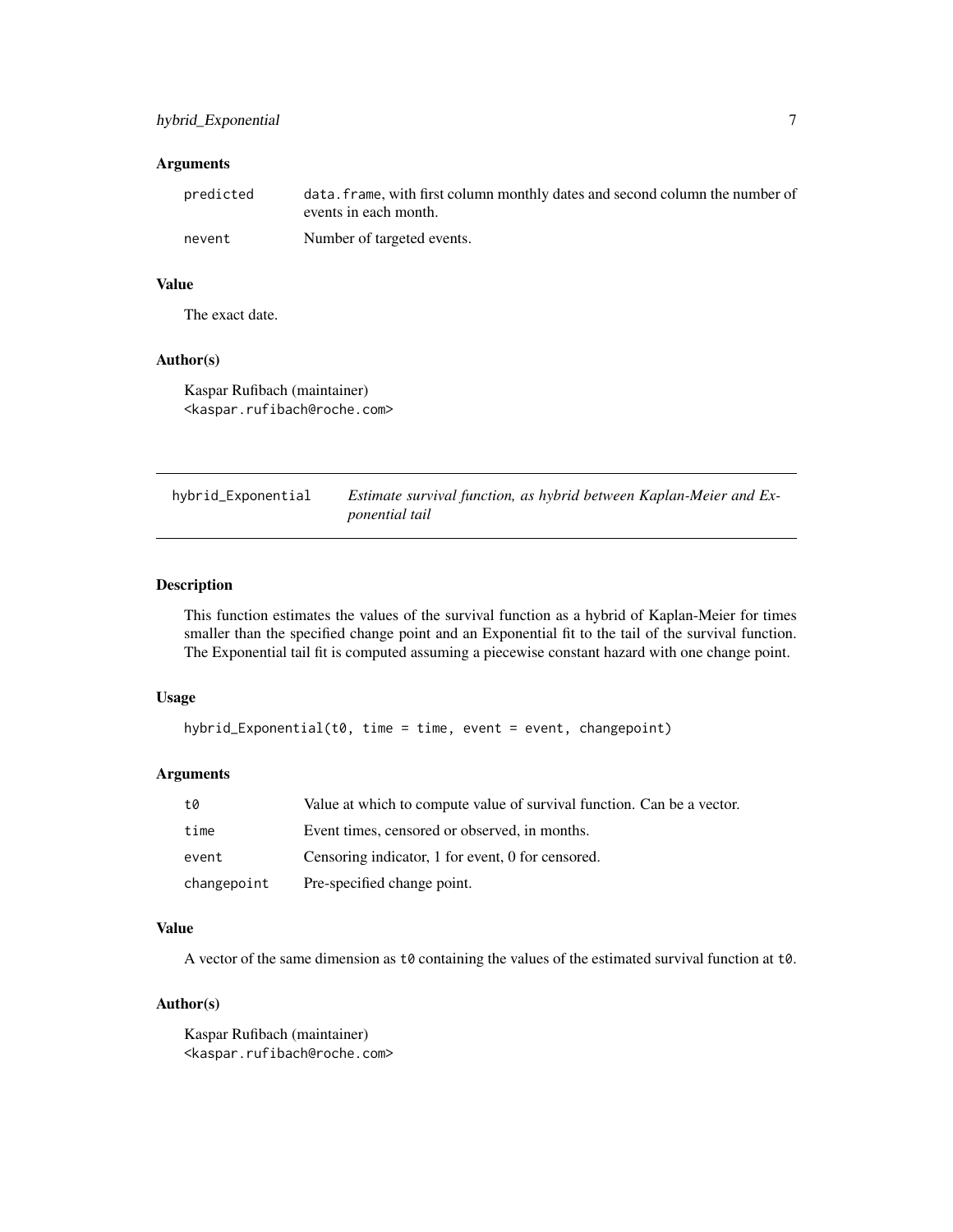#### References

Fang, L., Zheng, S. (2011). A hybrid approach to predicting events in clinical trials with time-toevent outcomes. *Contemp. Clin. Trials*, 32, 755–759.

Goodman, M.S., Li, Y., Tiwari, R.C. (2011). Detecting multiple change points in piecewise constant hazard functions. *J. Appl. Stat*, 38(11), 2523–2532.

Rufibach, K. (2016). *Event projection: quantify uncertainty and manage expectations of broader teams.* Slides for talk given in Basel Biometric Section Seminar on 28th April 2016. [http://bbs.](http://bbs.ceb-institute.org/wp-content/uploads/2016/06/Kaspar-event_tracking.pdf) [ceb-institute.org/wp-content/uploads/2016/06/Kaspar-event\\_tracking.pdf](http://bbs.ceb-institute.org/wp-content/uploads/2016/06/Kaspar-event_tracking.pdf).

#### Examples

```
# --------------------------------------------------
# simulate data
# --------------------------------------------------
set.seed(2021)
n < -600time0 \leq -\text{resp}(n, \text{ rate} = \log(2) / 20)cens \leq rexp(n, rate = \log(2) / 50)
time <- pmin(time0, cens)
event <- as.numeric(time0 < cens)
accrual_after_ccod <- 1:(n - length(time)) / 30
# --------------------------------------------------
# compute hybrid estimate and predict timepoint
# --------------------------------------------------
plot(survfit(Surv(time, event) \sim 1), mark = "", xlim = c(0, 200),
     ylim = c(0, 1), conf.int = FALSE, xaxs = "i", yaxs = "i",
     main = "estimated survival functions", xlab = "time",
     ylab = "survival probability", col = grey(0.75), lwd = 5)
# how far out should we predict monthly number of events?
future.units <- 15
tab < - matrix(NA, ncol = 2, nrow = future.units)
tab[, 1] < -1: nrow(tab)ts \leq seq(0, 100, by = 0.01)
# --------------------------------------------------
# starting from a piecewise Exponential hazard with
# K = 5 change points, infer the last "significant"
# change point
# --------------------------------------------------
pe5 <- piecewiseExp_MLE(time = time, event = event, K = 5)
pe5.tab <- piecewiseExp_test_changepoint(peMLE = pe5, alpha = 0.05)
cp.select <- max(c(0, as.numeric(pe5.tab[, "established change point"])), na.rm = TRUE)
# the function predictEvents takes as an argument any survival function
# hybrid exponential with cp.select
St1 <- function(t0, time, event, cp){
     return(hybrid_Exponential(t0 = t0, time = time, event = event,
     changepoint = cp))}
```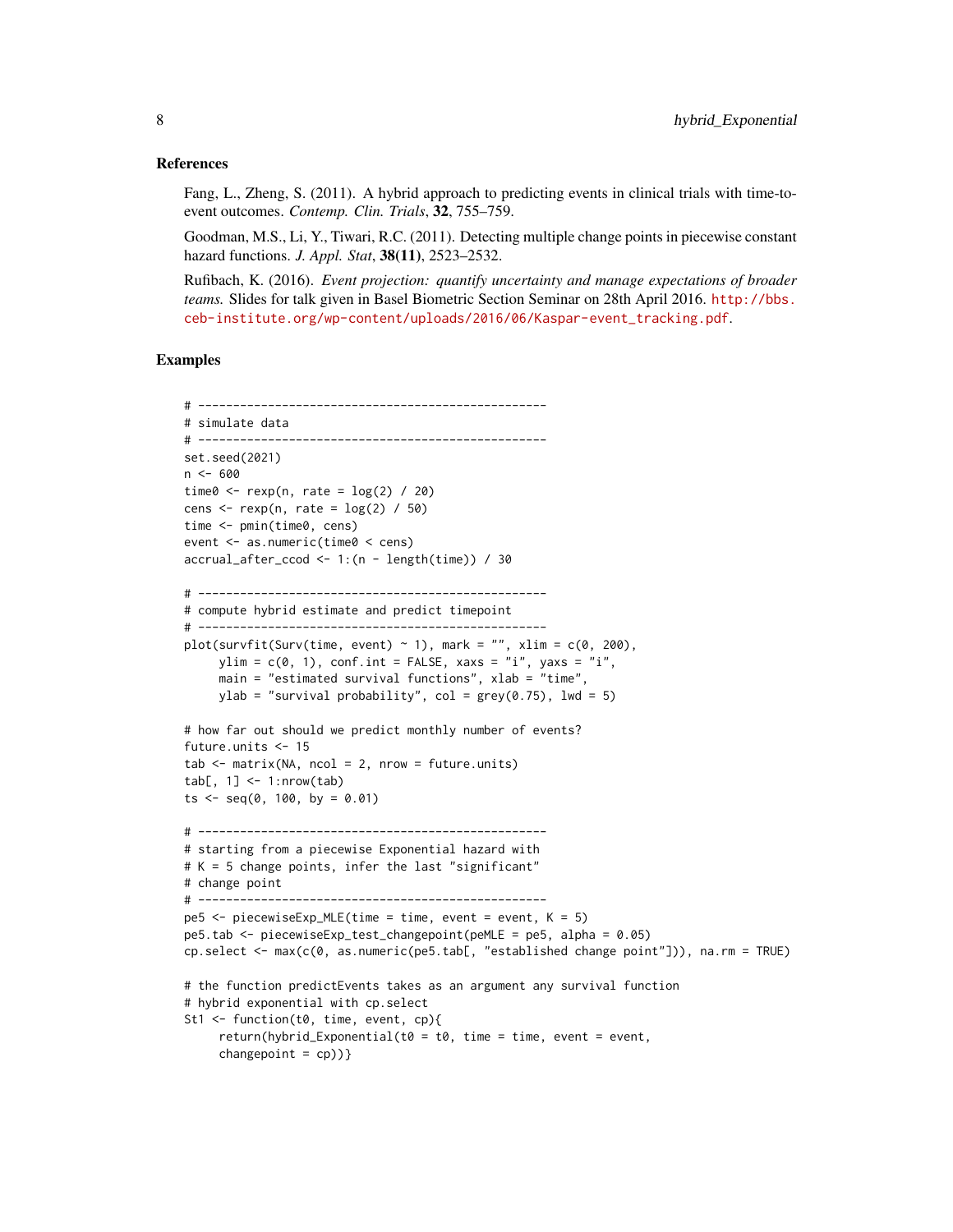```
pe1 <- predictEvents(time = time, event = event,
          St = function(t0){St1(t0, time = time,
          event = event, cp.select)}, accrual_after_ccod,
          future.units = future.units)
tab[, 2] <- pe1[, 2]
lines(ts, St1(ts, time, event, cp.select), col = 2, lwd = 2)
# --------------------------------------------------
# compute exact date when we see targeted number of events
# for hybrid Exponential model, through linear interpolation
# --------------------------------------------------
exactDatesFromMonths(predicted = tab, 450)
```
kaplanMeier\_at\_t0 *Compute value of Kaplan-Meier estimate at a given time*

#### Description

Compute value of Kaplan-Meier estimate at a given time  $t_0$ .

# Usage

kaplanMeier\_at\_t0(time, event, t0)

#### Arguments

| time  | Event times, censored or observed.                                           |
|-------|------------------------------------------------------------------------------|
| event | Censoring indicator, 1 for event, 0 for censored.                            |
| t0    | Vector (or single number) of time points to compute confidence interval for. |

# Value

Matrix with values of Kaplan-Meier estimate at  $t_0$ .

# Author(s)

Kaspar Rufibach (maintainer) <kaspar.rufibach@roche.com>

# Examples

```
# use Acute Myelogenous Leukemia survival data contained in package 'survival'
time <- leukemia[, 1]
status <- leukemia[, 2]
tmp \leftarrow Survey(time, status) \sim 1plot(survfit(tmp, conf.type = "none"), mark = "/", col = 1:2)kaplanMeier_at_t0(time, status, t0 = c(10, 25, 50))
```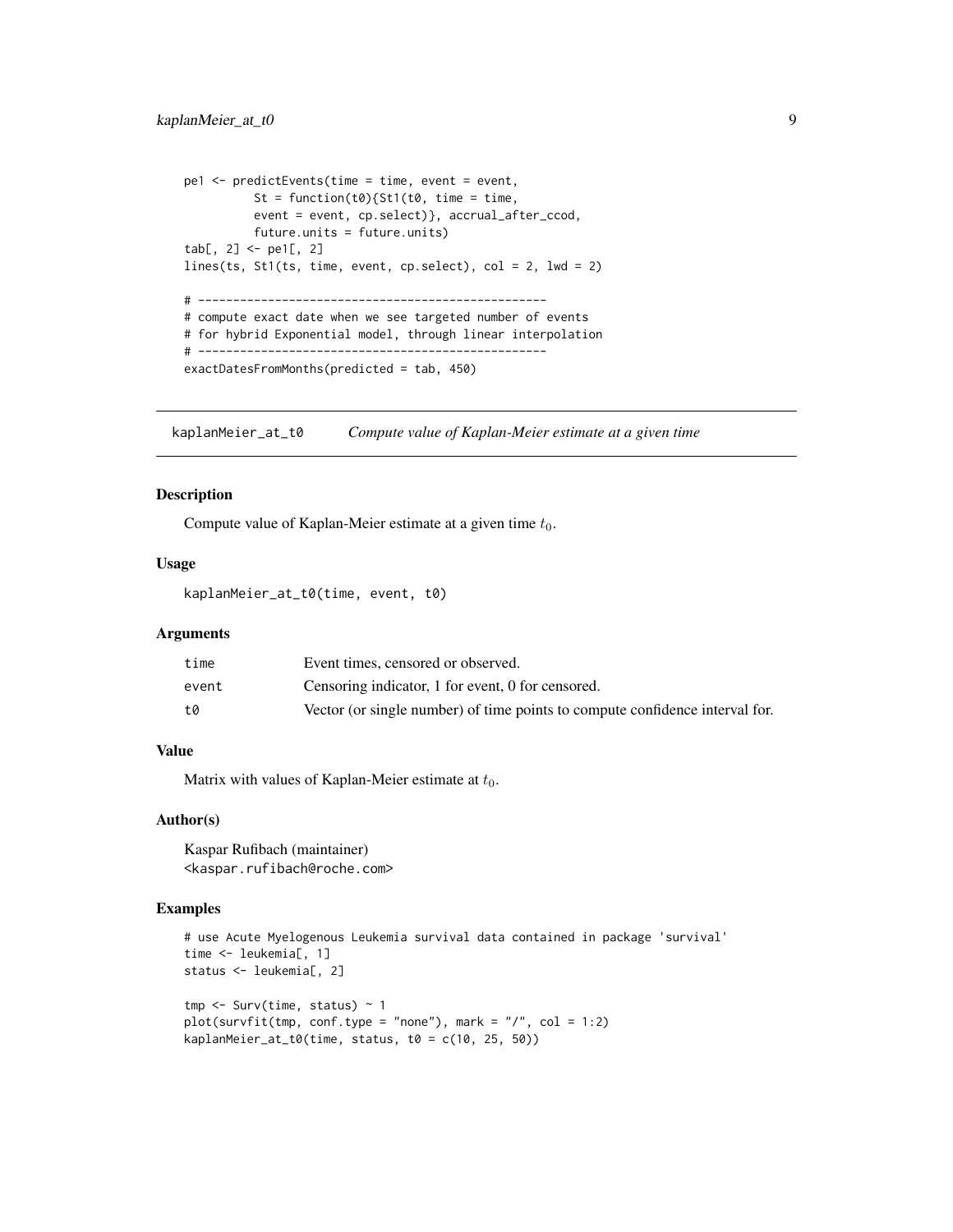<span id="page-9-1"></span><span id="page-9-0"></span>

# Description

For given change points  $\tau_1, \ldots, \tau_k$ , compute the profile maximum likelihood estimates  $\lambda_1, \ldots, \lambda_{k+1}$ for the values of the piecewise constant hazard function in a piecewise Exponential survival model. Standard errors for these estimates are provided as well, based on standard maximum (profile) maximum likelihood theory.

# Usage

lambda\_j\_Exp(tau, time, event)

#### Arguments

| tau   | Single number or vector with values of change points. |
|-------|-------------------------------------------------------|
| time  | Event times, censored or observed, in months.         |
| event | Censoring indicator, 1 for event, 0 for censored.     |

# Value

A list containing the following elements:

| ai        | The esimiates of the $\lambda_i$ .                                           |
|-----------|------------------------------------------------------------------------------|
| hess.diag | The diagonal of the corresponding Hessian matrix. Note that the off-diagonal |
|           | elements of the Hessian are all equal to 0.                                  |

#### Note

This function is not intended to be invoked by the end user.

#### Author(s)

Kaspar Rufibach (maintainer) <kaspar.rufibach@roche.com>

#### References

Fang, L., Zheng, S. (2011). A hybrid approach to predicting events in clinical trials with time-toevent outcomes. *Contemp. Clin. Trials*, 32, 755–759.

Goodman, M.S., Li, Y., Tiwari, R.C. (2011). Detecting multiple change points in piecewise constant hazard functions. *J. Appl. Stat*, 38(11), 2523–2532.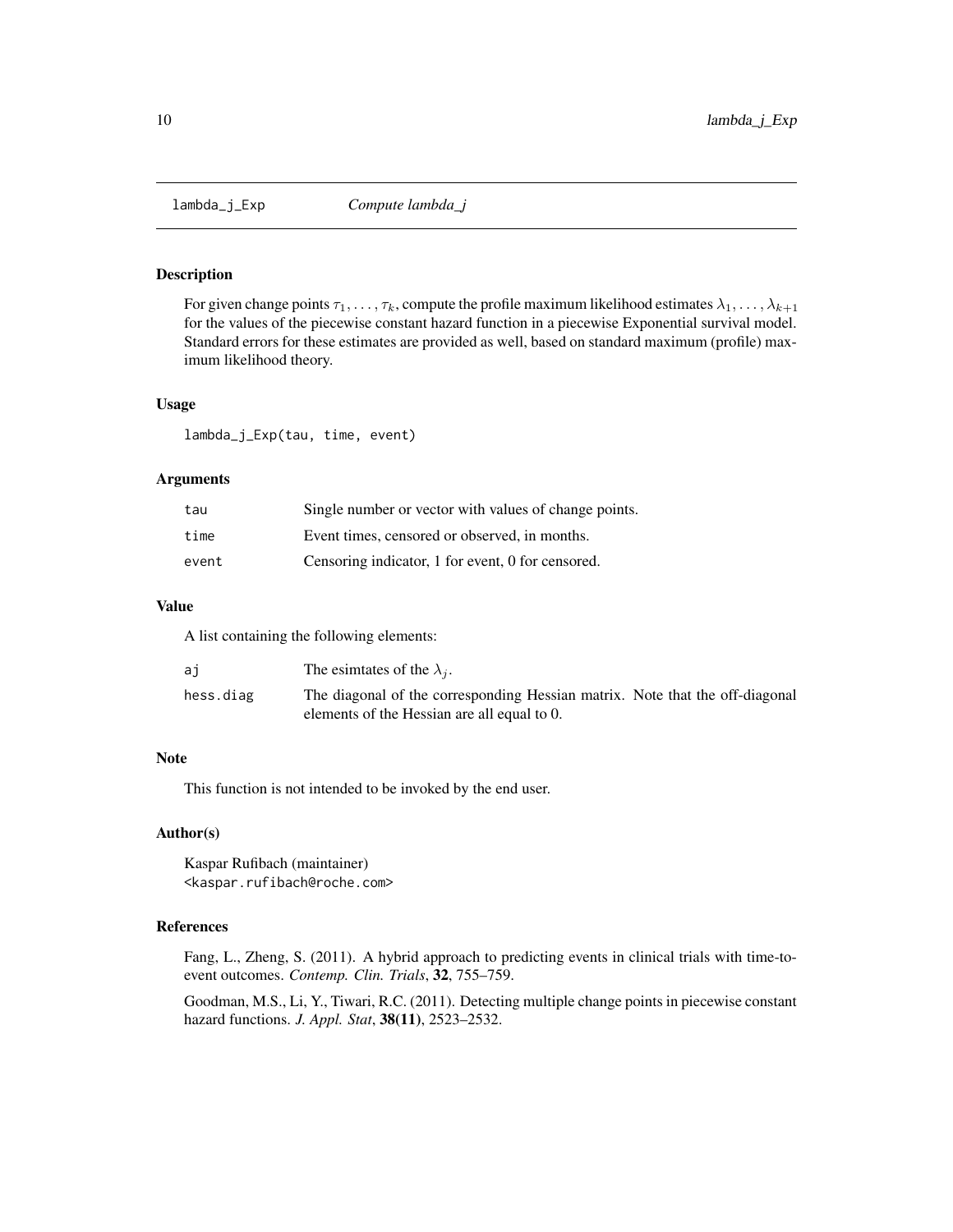<span id="page-10-1"></span><span id="page-10-0"></span>piecewiseExp\_MLE *Estimate hazard function in piecewise Exponential survival model*

# Description

This function estimates the values of the hazard function and the change points in a piecewise Exponential survival model. The number of change points  $K$  needs to be pre-specified.

#### Usage

```
piecewiseExp_MLE(time, event, K)
```
# Arguments

| time  | Event times, censored or observed, in months.     |
|-------|---------------------------------------------------|
| event | Censoring indicator, 1 for event, 0 for censored. |
| K     | Number of change points to be used in the model.  |

# Value

A list containing the following objects:

| tau       | The maximum likelihood estimates of the change points.                |
|-----------|-----------------------------------------------------------------------|
| lambda    | The maximum likelihood estimates of the value of the hazard function. |
| lambda.SE | The standard errors of lambda.                                        |
| K.        | Number of change points to be used in the model.                      |

# Author(s)

Kaspar Rufibach (maintainer) <kaspar.rufibach@roche.com>

# References

Fang, L., Zheng, S. (2011). A hybrid approach to predicting events in clinical trials with time-toevent outcomes. *Contemp. Clin. Trials*, 32, 755–759.

Goodman, M.S., Li, Y., Tiwari, R.C. (2011). Detecting multiple change points in piecewise constant hazard functions. *J. Appl. Stat*, 38(11), 2523–2532.

# Examples

# see vignette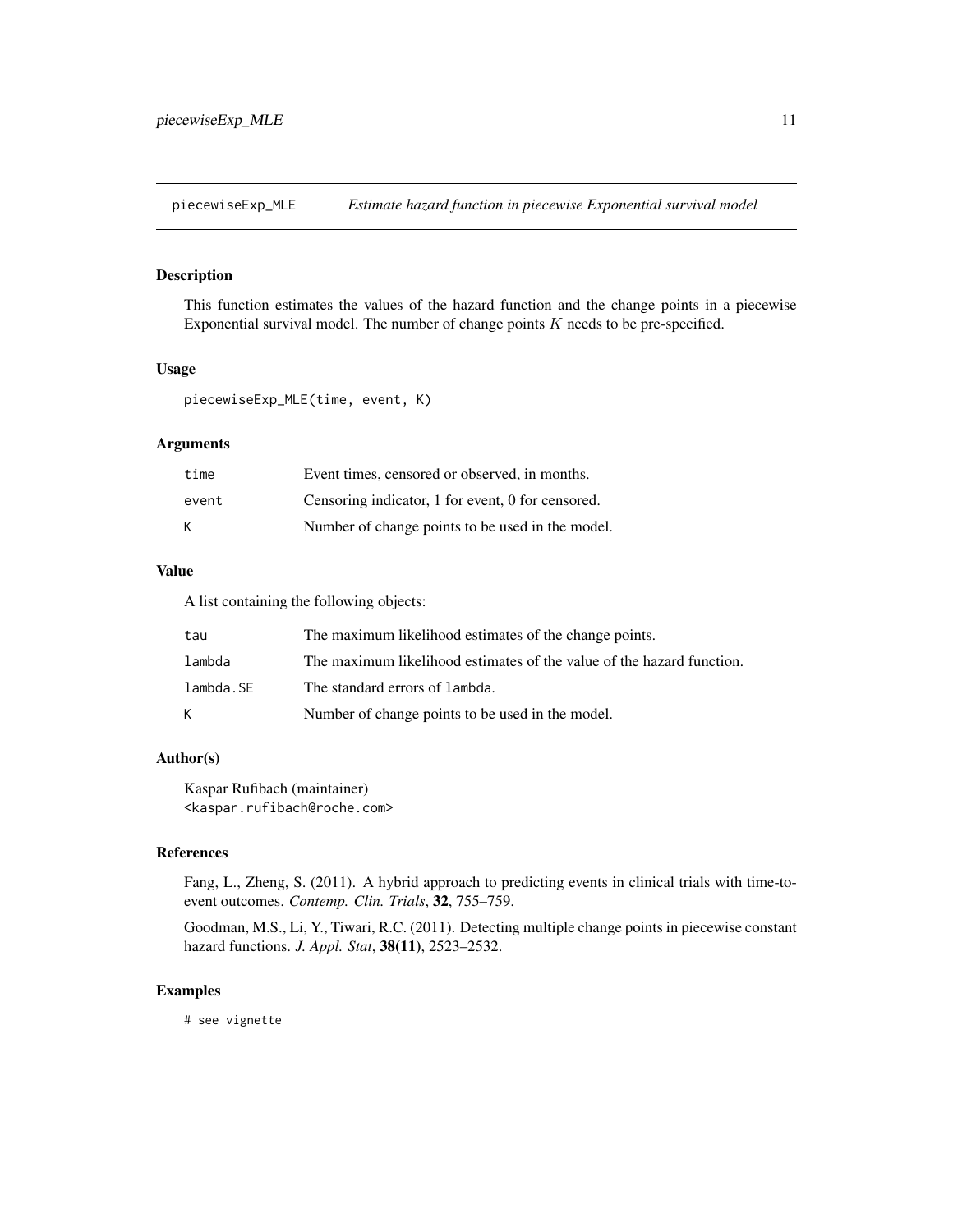<span id="page-11-0"></span>piecewiseExp\_profile\_loglik\_tau

*Profile maximum log-likelihood function for change points in piecewise Exponential survival model*

# Description

In a piecewise Exponential survival model, the estimates for the value of the hazard function can be given explicitly, see Fang and Su (2011), and can be computed using [lambda\\_j\\_Exp](#page-9-1). The values of the change points can then be computed using the profile log-likelihood function. The function piecewiseExp\_profile\_loglik\_tau computes the value of this profile log-likelihood function and can be used together with [optim](#page-0-0) to compute the change points  $\tau_1, \ldots, \tau_k$ .

#### Usage

piecewiseExp\_profile\_loglik\_tau(tau, time, event)

# **Arguments**

| tau   | Single number or vector with values of change points. |
|-------|-------------------------------------------------------|
| time  | Event times, censored or observed, in months.         |
| event | Censoring indicator, 1 for event, 0 for censored.     |

#### Value

Value of the profile likelihood function.

#### Note

This function is not intended to be invoked by the end user.

#### Author(s)

Kaspar Rufibach (maintainer) <kaspar.rufibach@roche.com>

# References

Fang, L., Zheng, S. (2011). A hybrid approach to predicting events in clinical trials with time-toevent outcomes. *Contemp. Clin. Trials*, 32, 755–759.

Goodman, M.S., Li, Y., Tiwari, R.C. (2011). Detecting multiple change points in piecewise constant hazard functions. *J. Appl. Stat*, 38(11), 2523–2532.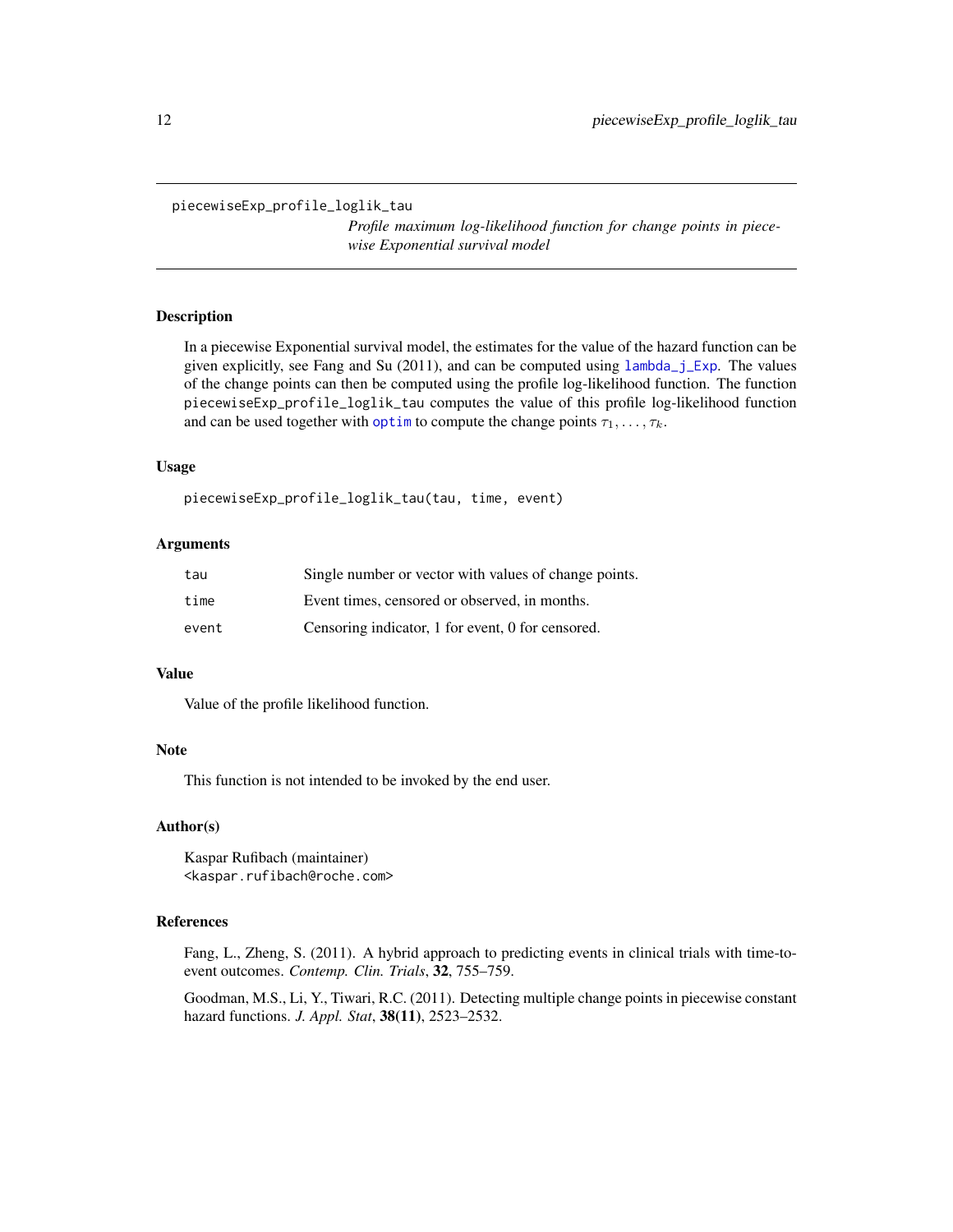<span id="page-12-1"></span><span id="page-12-0"></span>piecewiseExp\_test\_changepoint

*Wald test to infer change point in piecewise Exponential survival model*

# Description

This function implements the Wald test described in Goodman et al (2011) and applied in Fang & Zheng (2011) to infer a change point in an estimated piecewise Exponential hazard function. Adjusts for sequential testing.

#### Usage

```
piecewiseExp_test_changepoint(peMLE, alpha = 0.05)
```
# Arguments

| peMLE | Piecewise Exponential hazard function estimate, as generated by piecewiseExp_MLE.   |
|-------|-------------------------------------------------------------------------------------|
| alpha | Overall significance level. Will be adjusted for sequential testing internally, see |
|       | function output.                                                                    |

# Value

A data.frame containing the sequential test results.

# Author(s)

Kaspar Rufibach (maintainer) <kaspar.rufibach@roche.com>

# References

Fang, L., Zheng, S. (2011). A hybrid approach to predicting events in clinical trials with time-toevent outcomes. *Contemp. Clin. Trials*, 32, 755–759.

Goodman, M.S., Li, Y., Tiwari, R.C. (2011). Detecting multiple change points in piecewise constant hazard functions. *J. Appl. Stat*, 38(11), 2523–2532.

# Examples

# see vignette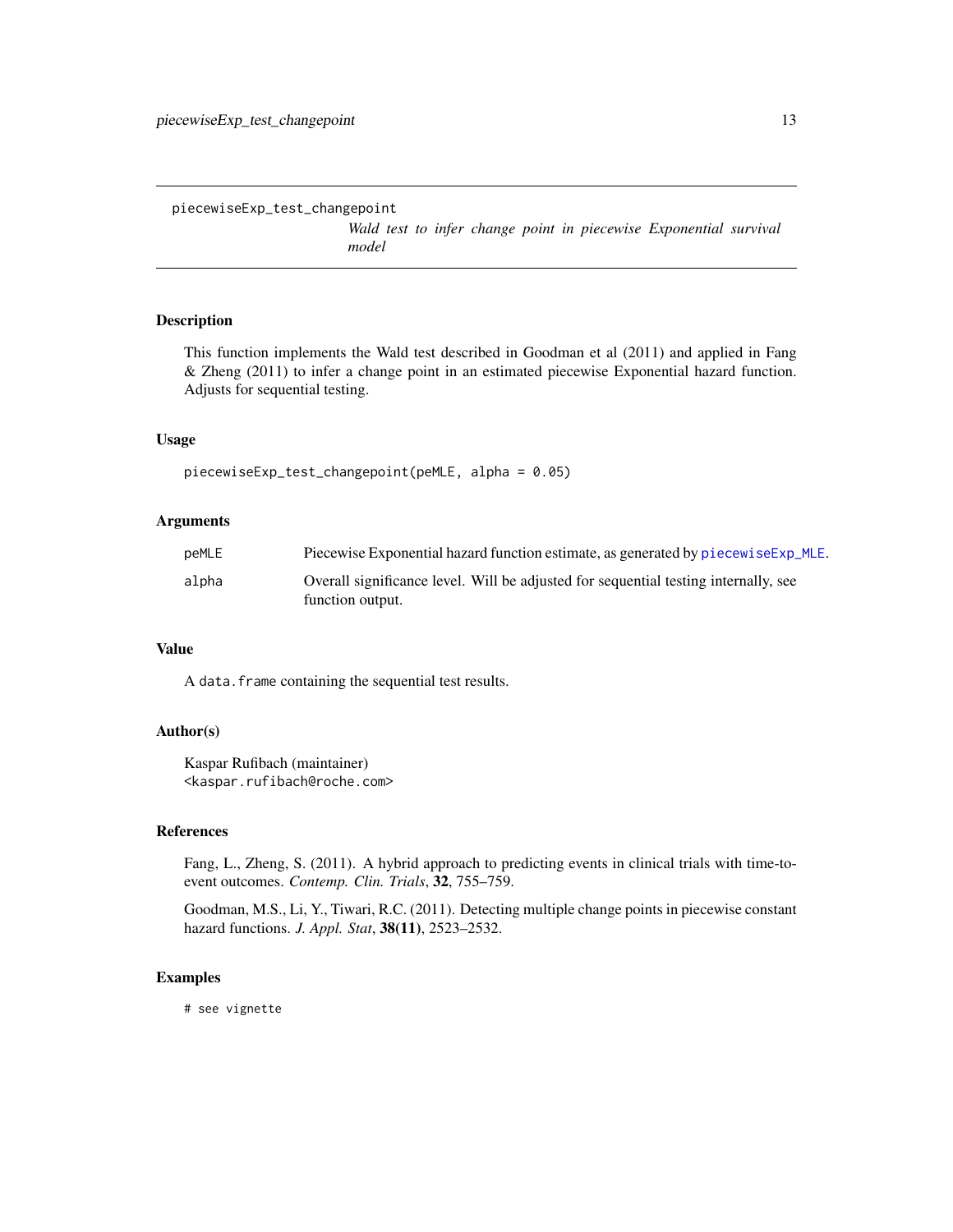<span id="page-13-0"></span>

# Description

Based on a specified survival function and potential future accrual, compute for each month in the future the number of expected events reached by then.

# Usage

```
predictEvents(time, event, St, accrual, future.units = 50)
```
# Arguments

| time         | Event times, censored or observed, in months.                                                                            |
|--------------|--------------------------------------------------------------------------------------------------------------------------|
| event        | Censoring indicator, 1 for event, 0 for censored.                                                                        |
| St           | Function that specifies the survival function to be used.                                                                |
| accrual      | NULL if trial is fully accrued. For potential future accural, see example in hybrid_Exponential<br>of how to specify it. |
| future.units | Number of future months to compute prediction for.                                                                       |

# Value

A data. frame with the months and corresponding expected events.

#### Author(s)

Kaspar Rufibach (maintainer) <kaspar.rufibach@roche.com>

# References

Fang, L., Zheng, S. (2011). A hybrid approach to predicting events in clinical trials with time-toevent outcomes. *Contemp. Clin. Trials*, 32, 755–759.

Goodman, M.S., Li, Y., Tiwari, R.C. (2011). Detecting multiple change points in piecewise constant hazard functions. *J. Appl. Stat*, 38(11), 2523–2532.

# Examples

# see vignette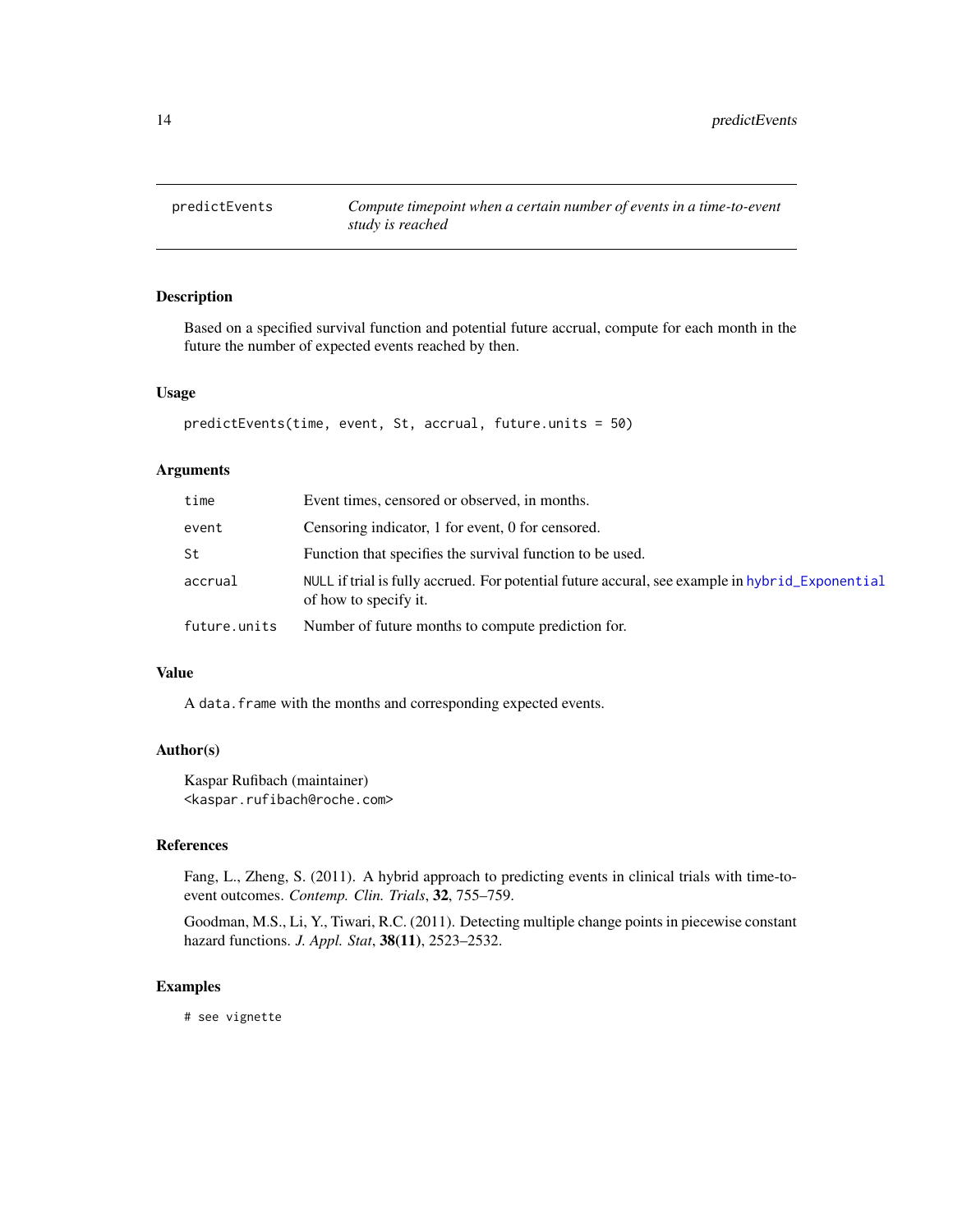<span id="page-14-0"></span>predictEventsUncond *compute expected number of events based on a fixed survival function and with no recruited patients yet*

#### Description

Based on a specified survival function and future accrual, compute for each month in the future the number of expected events reached by then, based on a fixed pre-specified survival function.

# Usage

```
predictEventsUncond(St, accrual, future.units = 50)
```
# Arguments

| St           | Function that specifies the survival function to be used.                                                 |
|--------------|-----------------------------------------------------------------------------------------------------------|
| accrual      | NULL if trial is fully accrued. For potential future accural, see the example below<br>how to specify it. |
| future.units | Number of future months to compute prediction for.                                                        |

# Value

A data.frame with the months and corresponding expected events.

# Author(s)

Kaspar Rufibach (maintainer) <kaspar.rufibach@roche.com>

# Examples

```
# compute date when 380 events are reached:
nevent <- 380
n <- 800
accrual.month <- 50
\text{accrual} \leq \text{rep}(\text{seq}(1, 16), \text{ each} = \text{accrual.month})rate <- log(2) / 12
St1 <- function(t0){
      res < -1 - pexp(t0, rate = rate)return(res)
}
pred1 <- predictEventsUncond(St = St1, accrual, future.units = 25)
pred1
exactDatesFromMonths(predicted = pred1, nevent)
```